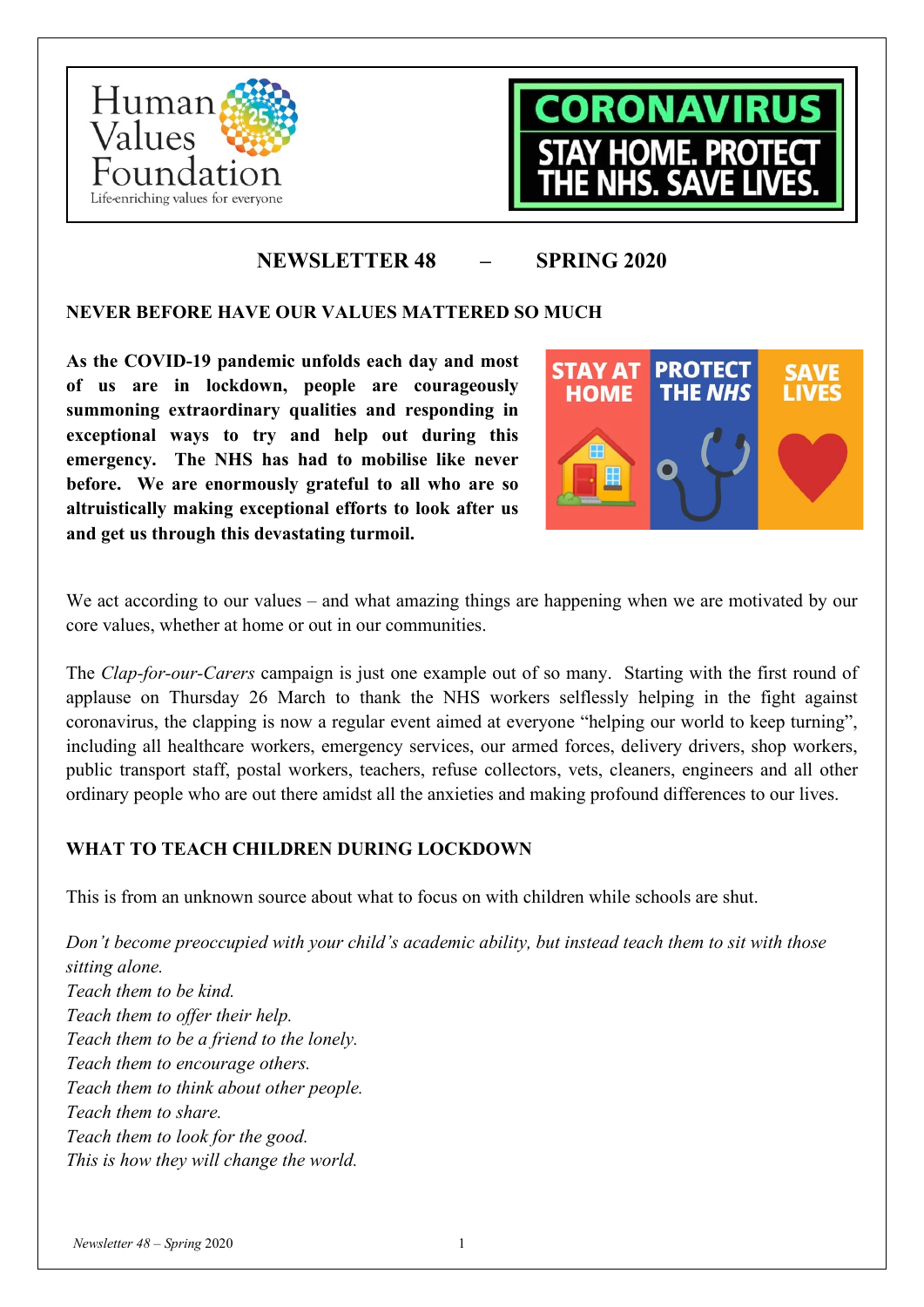## **OUR OFFERINGS FOR THIS TIME OF SUCH UNPRECEDENTED CONCERN**

## **The Big Think - A free kit for teachers and parents to support children**

Just before schools closed due to the coronavirus outbreak, our programme developer for *The Big Think*, Sarah Pengelly, rapidly worked with her team of talented writers, illustrators and graphic designers to make available an Assembly and Lesson Kit specifically to provide support for children during the crisis. It is freely available for anyone, including parents, to download from The Big Think website: [the-big-think.org.](http://the-big-think.org/) We hope that in particular, the gentle music and visualisation, *Compassionate Cloud*, and The Big Song, *Friend*, about friends across the world making differences together and reaching out to those in need of support, will help to lift spirits and inspire positive actions.

## **Stories On Values – free booklets from our 2016, 2017, 2018 and 2019 competitions**

On our social media platforms we have been publicising the availability of our four booklets of *Stories On Values* by children aged 7 to 11. They are all downloadable from the News section of our new website: [humanvaluesfoundation.com.](http://humanvaluesfoundation.com/news/2019-stories-on-values-competition)

To give you a measure of the extraordinary perception of such young citizens, here are the titles of the topmost stories in each of the booklets:

|      | 2016: * Garden of Hope     | by Janna (aged 10)   |
|------|----------------------------|----------------------|
|      | * Hope Saves the World     | by Jed (aged 8)      |
|      | 2017: * Love Finds a Way   | by Giselle (aged 9)  |
|      | * Global Awareness         | by Melanie (aged 10) |
|      | 2018: * The Kind Boy Krish | by Sherwin (aged 8)  |
|      | * The Power of Silence     | by Laya (aged $10$ ) |
| 2019 | * Always Be Kind           | by Shaheer (aged 11) |

\* Kindness is Golden by Toby (aged 9)







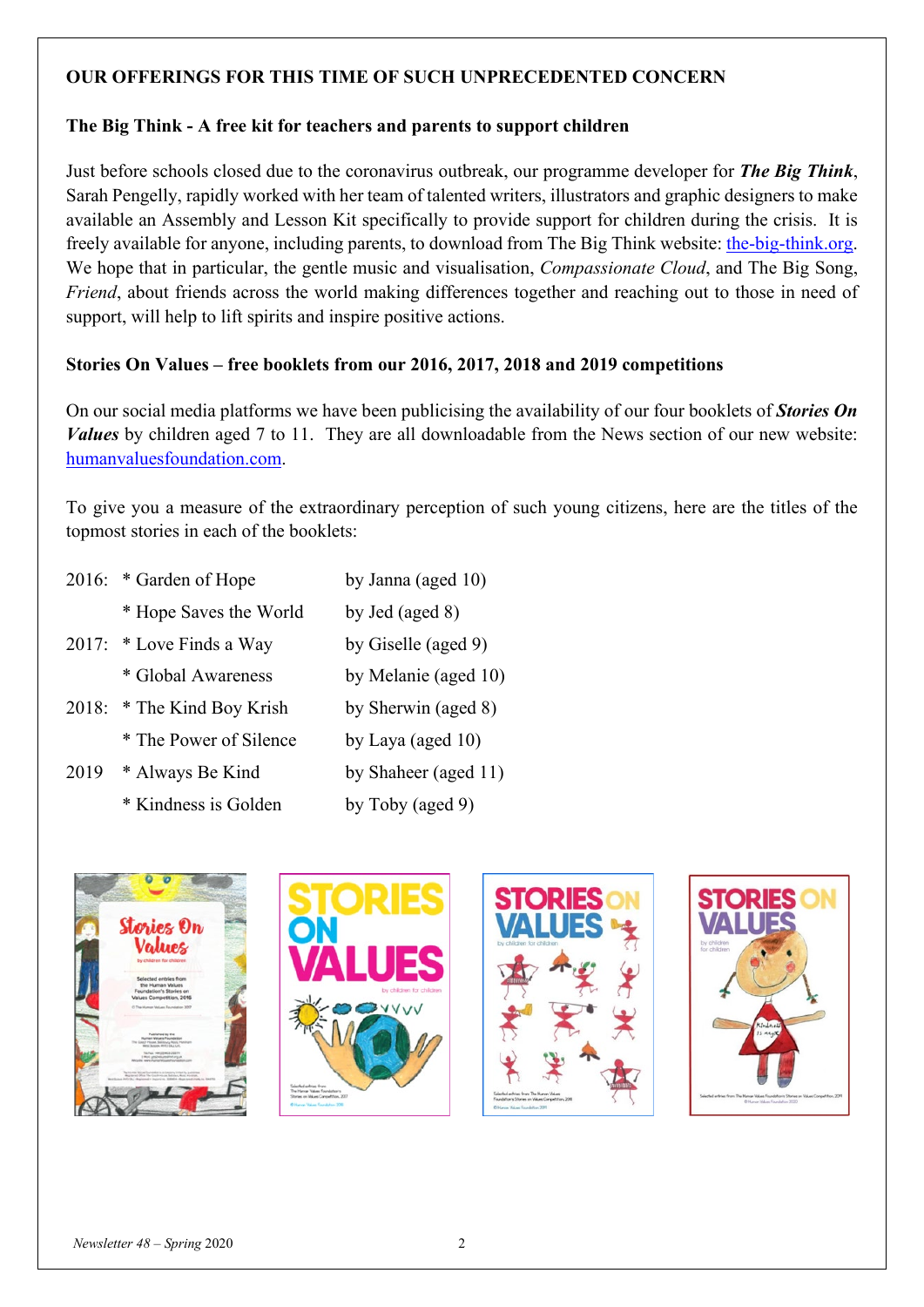#### **Music For Reflection**

Our values-themed teaching resources have supported schools with the holistic development of children for 25 years now and one of the most appealing aspects has been the '*Silent Sitting*'. Children have loved our Music For Reflection and the accompanying visualisations.

In the past these few minutes of Silent Sitting provided important opportunities for children to quieten their minds and bodies and be peaceful for a while. The effect was to draw out the inner virtue from



even the most aggressive children, allowing them to contact their inner source of wisdom.

While attending school, Silent Sitting calmed children and relieved stress and tension, enabling them to concentrate better and they were often at their most creative afterwards.

We have been letting schools and families know that three of the 3-minute soothing tracks from the CD can be listened to directly from our original website: [humanvalues.org.uk.](https://www.humanvalues.org.uk/music-for-reflection.html)

- \* Seeking the Stillness
- \* Peace Pipe
- \* Arabian Nights

News about Education in Human Values - At the end of December 2019 we granted a licence to a company in Mexico with a charitable foundation, giving permission to translate our first programme, Education in Human Values, into Spanish with a view to trialling it in 10 schools in Mexico City and then extending its application throughout the country. We look forward to progressing this once more normal life is restored.

## **IDEAS FOR MAINTAINING OUR WELLBEING**

As we isolate ourselves and collectively try to contain the global pandemic with social distancing, it has been suggested that we deliberately create some daily structures using a universal prescription of *Move*, *Nourish*, *Connect*, *Be* – incidentally, all of which we promote in The Big Think. It is said that together this helps to produce sanity, safety and human thriving so we can maintain our wellbeing and the wellbeing of our families and communities.

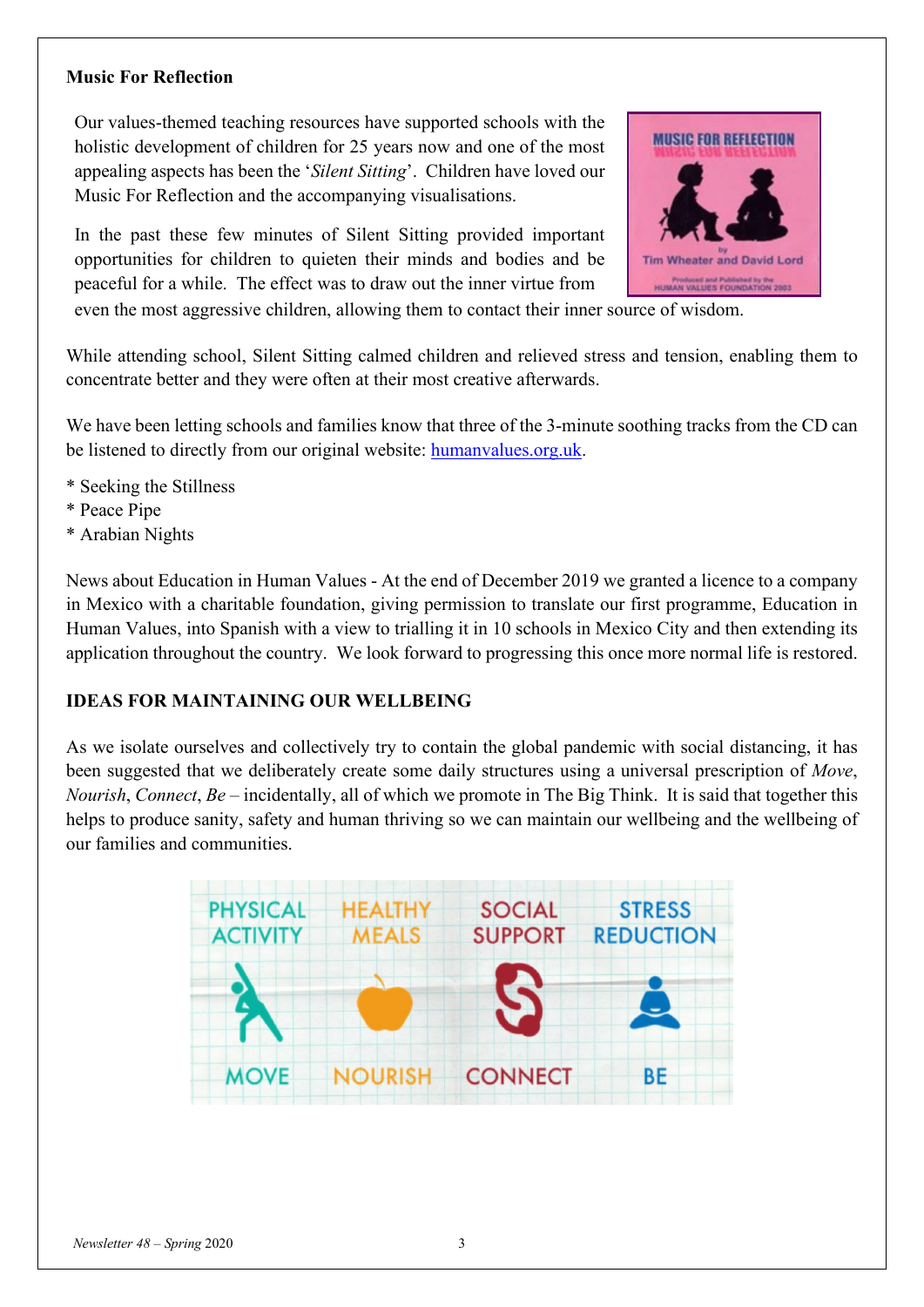\* MOVE – Our bodies need to move, so to maintain our physical and mental health, we are advised to build at least 20 minutes of movement per day into our structure. YouTube exercise videos range from 3-minute workouts to more than an hour and many of them are family-friendly.

\* NOURISH – It has been suggested that we don't go without the small treats that bring us joy but it is helpful to set up a daily structure that generally fills us with nourishing, healthy foods and that we perhaps structure one or two 30-minute slots of cooking into our days and perhaps teach our children some culinary skills.

\* CONNECT – For most of us, this is key and fortunately technology can help us remain connected. We tend to feel good when we are seen, heard and understood by another human and are able to extend the same in return. With the current restrictions, we need to deliberately get in touch each day. Some of us can offer support and some of us need to ask for it. It is suggested we tell the truth about how we are feeling and what we are experiencing and listen with kindness. It is wonderful how many people are generously offering their assistance in all kinds of ways.

\* BE – Amidst all that we are "doing" to adjust, cope with, protect, keep working, look after our household members, occupy ourselves, etc, we need moments to simply BE. It is suggested that we pause long enough to let our nervous systems stabilise after prolonged activation. People are experimenting with finding what works for them. This can be meditation or guided relaxation, watching a TV show – whatever enables us to just BE. At times, we might find that painful emotions become loud or overwhelming when we try to slow down so we need to recognise this and try and be gentle with ourselves and others.

## **WHEN LIFE GETS BACK TO NORMAL**

Last June the Department for Education published its new Education Inspection Framework setting out expectations for schools in England so as to better balance academic learning with a more holistic education that equips young people for life. The latter has always been central to our work.

Before the pandemic gripped us all, primary school teachers were preparing for mandatory Relationships Education from September 2020 (Relationships and Sex Education in secondary schools) along with Health Education. School leaders were devising strategies and policies and determining how to train staff, identify teaching materials and plan the implementation of their whole-school approach to achieving the new statutory curriculum areas.

We feel that **The Big Think**, with its 88 practical, carefully structured, interactive, values-themed lessons will be even more helpful, particularly on account of how it enables schools to address, in safe, supportive classroom environments, many of the contemporary subjects, concerns and issues facing today's children. Headteachers and those responsible for children's pastoral care, especially PSHE teachers, using The Big Think programme were praising the power and depth of its ready-to-teach modules. While schools are closed, our Programme Developer, Sarah Pengelly, plans to increase the number of lesson kits so that the set of learning modules aligns well with the extended, new curriculum and therefore helps schools ensure they have an engaging, comprehensive Personal Development scheme of work that meets Department for Education 2020 expectations.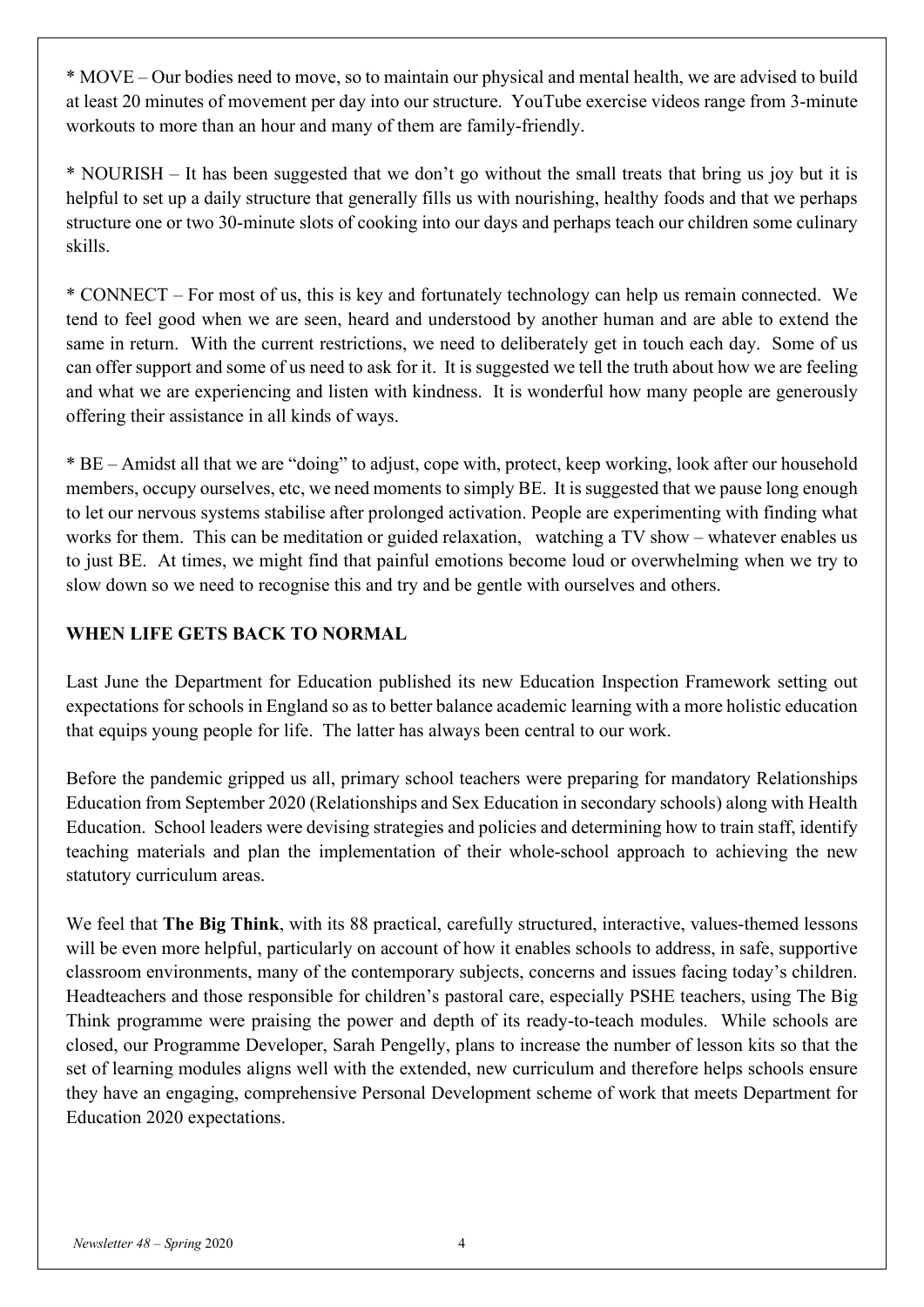#### **DONATIONS**

Two years ago we decided to embark on the development of our new programme for children aged 4 to 11 and the website for **The Big Think** in the full knowledge that our financial resources would be much depleted. As explained above, with additions to the curriculum in England to include Relationships and Heath Education from September 2020, we now need to add some more learning modules, so we would much appreciate all donations of whatever amount, to help us support schools with the latest learning expectations.

This year is **our Silver Anniversary**. It's no exaggeration to say that we have reached this milestone only because of all our wonderfully generous supporters. We are enormously grateful for all the generous financial contributions that have enabled us to provide schools with programmes that improve the quality of teaching and learning for a generation of children, some of whom are now parents and teachers – and we hope being able to draw on their values education to get themselves and others through the crisis engulfing the world. It is very evident that young people experiencing the current emergency need to be '*values literate*' and therefore empowered with attitudes, skills, knowledge and values that enable them to make sound choices and apply their energy and talents to good effect throughout the coming uncertain months and on into an even more unpredictable future for all of us.

We would like to express our deep appreciation to the trustees of The Tony Metherell Charitable Trust for their regular donation, and to the member of a family trust, to the trustees of The Allen Charitable Trust, The Lawson Charitable Foundation and those of The Joan Ainslie Charitable Trust, along with our dear late Member, Audrey Nightingale-Young, who left us a legacy. Your kind donations have allowed us to plan for and continue to extend our work so that teachers can confidently nurture and progressively develop children's character strengths, empowering their pupils to think for themselves, especially about social issues, their relationships and becoming more aware of the consequences of their actions, thereby enabling them to make choices that can improve all aspects of their day-to-day lives and their stewardship of the natural environment.

Our subscribing Members and Friends have been remarkably encouraging and generous over the years and we thank you very much for your continued support that means we are able to continue to improve the quality of schoolchildren's lives and their prospects. Some donors wish to remain anonymous – for us you are glistening stars and we thank you. We also very much appreciate the funding we have received from Kevin and Jill Bell, Jacqueline Clark, Brenda and Norman Clarke, Winkie and Bryan Harrison, Carol Hellyer, Tim Lipscomb, Anamika Maharaj, Lilly Mandal, Lois Marshall, Sue Moss, Adrian Price, Shrawan Rathore, Mike Roberts, Thelma Selby, Geoffrey and Ann Steinberg and Polly Stone – *and all who shop online usin[g smile.amazon](https://smile.amazon.co.uk/) and have nominated the Human Values Foundation as the recipient of donations from Amazon.*

Our aim has always been the development of children's characters and wellbeing alongside their personal and academic achievements so that they can thrive and achieve throughout their schools days and flourish thereafter. So we are encouraged to see our intentions reflected by experts and some Ofsted inspectors who have commented that "teaching is most effective and learning is most successful when the growth of the whole child – *social, emotional, moral, spiritual and intellectual,* is the pedagogical target".